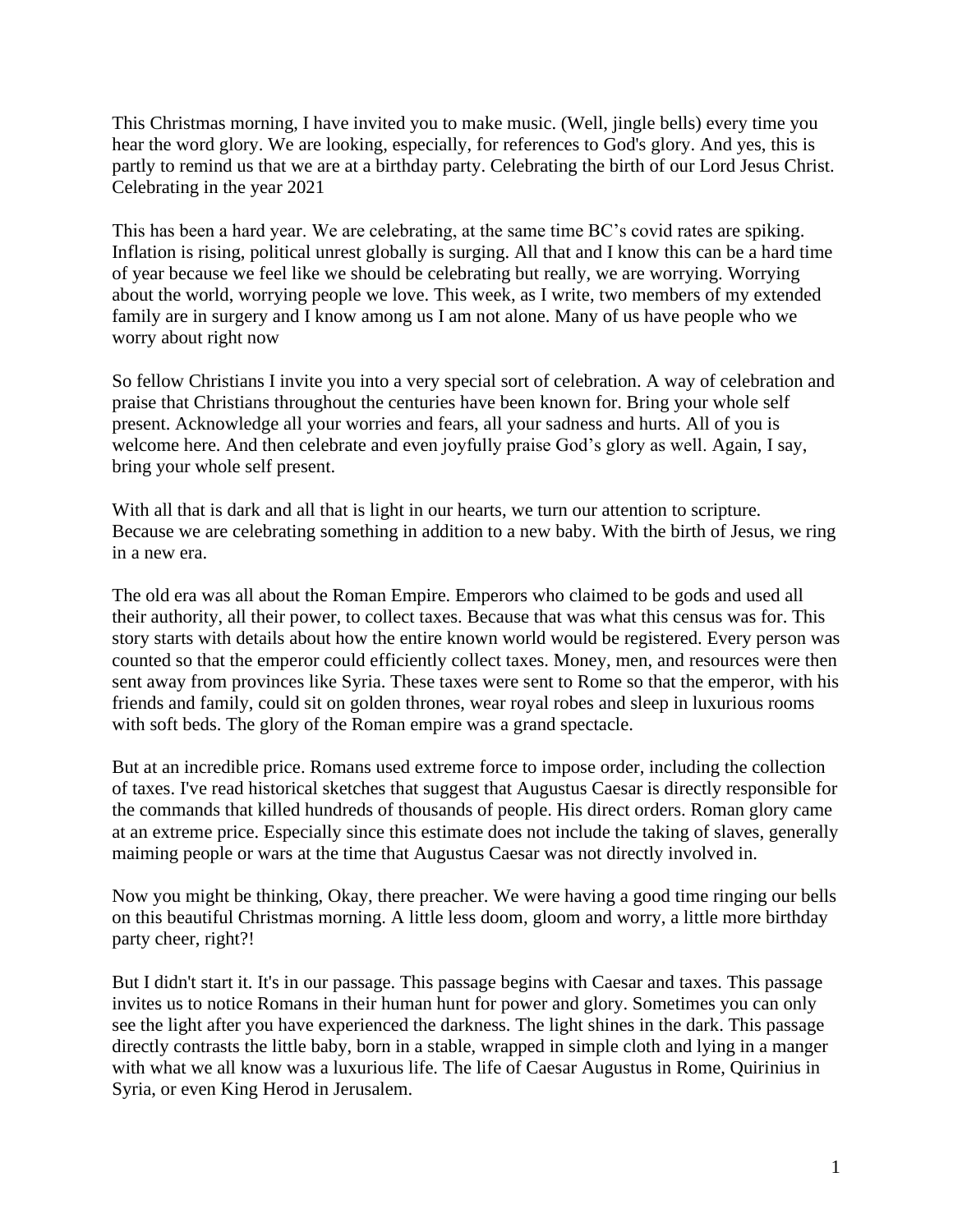Especially when the passage brings up David. Remember King David. God promised King David, "Your house and your kingdom will endure forever (2 Samuel 7: 16). And this passage reminds us, a couple of times, that Joseph is in the line of David. Mary and Joseph are in Bethlehem, which is the town of David, so that this child, in the line of ancient kings, could be born in the town of ancient kings. But, instead of a king's birth, witnessed by heads of state, wrapped in silk and satin, laid to rest in golden cradles. This child's birth is seen by the stable's creatures, dressed in whatever cloth came to hand and laid in a manger. We see the contrast. By starting the story with the empire and taxes, we see how different this birth is. Human glory in the mighty luxury of empire, God's glory in a baby in a manger.

When we look for where God's glory is. We also find God's glory with the shepherds. God's glory appears to people who are sleeping on the ground, wrapped in the dirty cloth of their cloaks, outside under the stars. "An angel of the Lord appeared to them [the shepherds], and the glory of the Lord shone around them" (Lk 2:9). What do you think that looked like?

The Glory of the Lord.

We say that a lot in church (you might have noticed). The Psalms are full of God's glory. Psalm 24 names God "king of Glory" (Ps 24:10). Our Eucharistic prayers call us to celebrate and praise God's glory, but what does glory mean?

As you might imagine, the word glory has collected many meanings. In Hebrew, the word is *dkabod* (kaw-dode), its root meaning is weight. This is a word heavy with glorious meaning. It hints at abundance, riches, splendor, and honor. And *dkabod* is experienced by God's people. In Exodus, we hear, "To the Israelites, the glory of the Lord looked like a consuming fire on top of the mountain" (Exodus 24:17). Sometimes God's glory looks like fire, and it is proper and reasonable to be afraid in the face of the weight of God's glory. We are afraid before the vast greatness of a glimpse of God.

In Greek, the word is doxa and appears hundreds of times. It can mean glorious, honor, or, to give praise. This word's meaning sings of dignity and worship. The word connects to splendor and brightness. But not like a cozy hearth's welcoming glow. God's Glory is bright like the moon, sun, and stars are fiercely brilliant.

Glory properly belongs to God and to Jesus. St Paul says, "For God, who said, 'Let light shine out of darkness,' [and] made his light shine in our hearts to give us the light of the knowledge of God's glory displayed in the face of Christ" (2 Cor 4:6).

And that is the birth we celebrate today. In the darkness of all that worries us, we celebrate. We ring in a new era. The light of God's glory comes into the world and shines in our hearts. Today we remember that the glory of God- shining like a star –is born into the world to give us the gift the light of God's glory.

Only consider, like the almighty brightness of the sun, God's glory is a scary gift. The glory of the Lord appeared to shepherds, and they were terrified. All that brightness like fire, all that weighty splendor. The shepherds were afraid. And, afraid partly because they were much